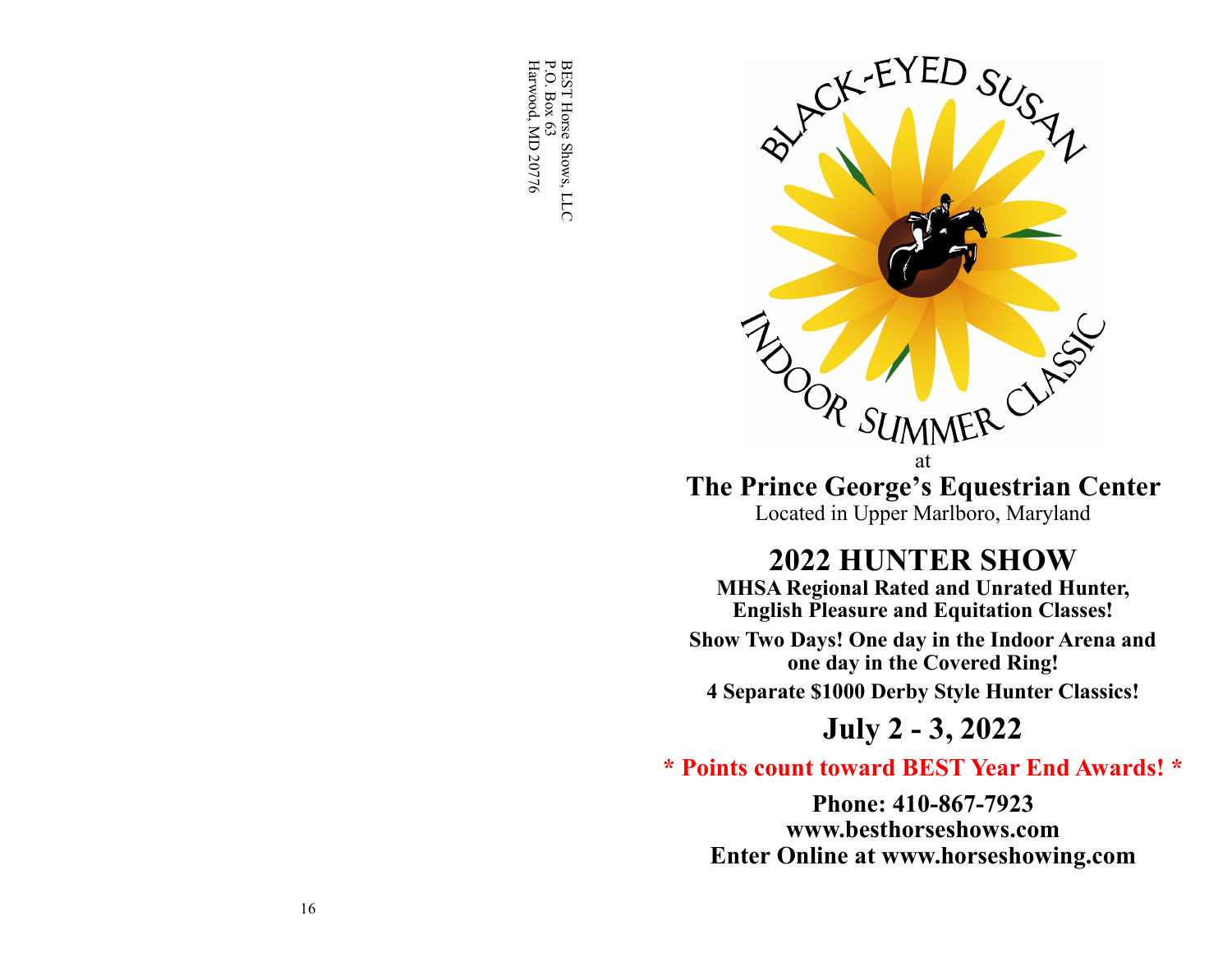| Show Manager           | Jamie Suchoski                         |
|------------------------|----------------------------------------|
| <b>Show Secretary</b>  | Jaime Baile                            |
| <b>Course Designer</b> | Alan Lohman                            |
| Judges                 | Julie Harrington - Annapolis, MD       |
|                        | Bradley Caine - Denton, MD             |
| Steward                | Kathy Meadows                          |
| Horse Jumps            | Jamie's Jumps                          |
| <b>EMT Coordinator</b> | Candy Hilgenberg                       |
| Farrier                | Alex Dean                              |
| On-call Vet            | Southern Maryland Equine Vet. Services |
|                        |                                        |

- An Emergency Medical Technician (EMT) MUST be on the horse show grounds during all riding activities.
- The Farrier will be on the grounds Saturday and Sunday.
- The phone number for the on-call veterinarian will be on display in the show office.
- Prior to the show weekend, information for the Black-Eyed Susan (BEST) Horse Shows can be obtained on the web at **www.besthorseshows.com.**  Beginning Friday June 24th, and during the show weekend, the Horse Show Office can be contacted at **301-952-7934.**
- **Riders must wear a USEF approved, ASTM/SEI certified helmet at all times when mounted!!!**
- **Every class offered herein which is covered by the rules and specifications of the current MHSA Regional Program Rulebook will be conducted and judged in accordance therewith.**
- **Pre-Enter via mail, or online at www.horseshowing.com!**
- **Deadline for pre-entry discount is June 18th, 2021!**

**Address: 14900 Pennsylvania Avenue, Upper Marlboro MD, 20772**

#### **Directions:**

Take I-95 (Washington Capital Beltway) to exit 11A, Pennsylvania Avenue South/ East (MD Route 4). Follow for 7 miles to Upper Marlboro exit. Sign reads "Showplace Arena and Prince Georges Equestrian Center". Turn right at stop sign to Show Place Arena.

From Baltimore Beltway (I-695) take I-97 South to US Route 3 South. Route 3 becomes US Route 301. Continue to exit for Pennsylvania Avenue (Route 4) North/West. Take first exit (stay in ramp lane) for Upper Marlboro. Turn left at stop sign and continue to Show Place Arena.

From MD Eastern Shore take US Route 50 West to US Route 301 South toward Upper Marlboro. Continue to exit for Pennsylvania Avenue (Route 4) North/West. Take first exit (stay in ramp lane) for Upper Marlboro. Turn left at stop sign and continue to Show Place Arena.

#### **The Black-Eyed Susan (BEST) Horse Show Series** Is operated in accordance with the current rules of **The Maryland Horse Show Association, Inc (MHSA) Maryland Regional Show Program**

MHSA Regional Program Rated in the following divisions: Pleasure Pony, Pleasure Horse, Pony Hunter, Low Pony Hunter, Low Children's Hunter Horse, Children's Hunter Horse, Low Adult Amateur Hunter Low Hunter, Thoroughbred Hunter, Working Hunter, and Adult Amateur Hunter. In addition, we offer the following MHSA Equitation Medal Classes: Low Children's Hunt Seat Equitation, Low Adult Amateur Hunt Seat Equitation, Gittings Horsemanship, Adult Amateur Hunt Seat Equitation, and Children's Pony Medal.

|          | Maryland Horse Shows Association, Inc.                                                                                                                                                               |
|----------|------------------------------------------------------------------------------------------------------------------------------------------------------------------------------------------------------|
|          | <b>PO Box 127</b>                                                                                                                                                                                    |
|          | Hampstead, MD 21074<br>Email: secretary@mdhsa.org www.mdhsa.org                                                                                                                                      |
|          |                                                                                                                                                                                                      |
| Name:    |                                                                                                                                                                                                      |
|          |                                                                                                                                                                                                      |
| Address: |                                                                                                                                                                                                      |
| City:    |                                                                                                                                                                                                      |
| State:   | _______________________ Zip Code:__________________                                                                                                                                                  |
|          | Telephone: ________________________________                                                                                                                                                          |
|          |                                                                                                                                                                                                      |
|          |                                                                                                                                                                                                      |
|          | <b>New</b><br>Renew<br><u> 1990 - Johann Barbara, martin a</u>                                                                                                                                       |
|          | I hereby apply for junior (17 yrs and under) membership for 2022 (\$40)<br>I hereby apply for Senior (18 yrs and older) membership for 2022 (\$50)<br>I hereby apply for Lifetime membership (\$450) |
|          |                                                                                                                                                                                                      |
| Date:    |                                                                                                                                                                                                      |
|          | Membership expires November 30th of each year and must be renewed.                                                                                                                                   |
|          | Note: To qualify for high score awards an animal must be registered with the association, and<br>the owner/lessee must be a current member of the association.                                       |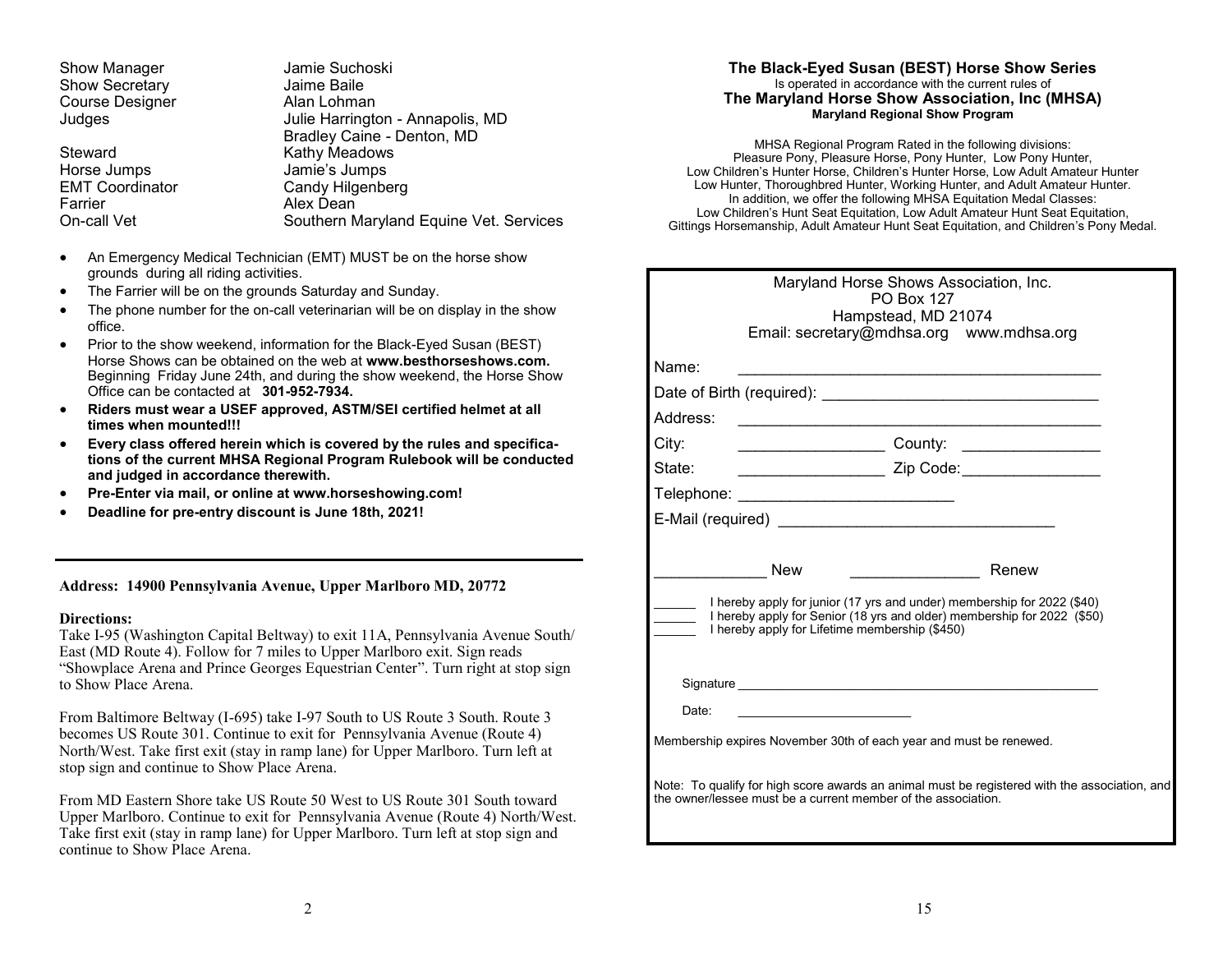## **BEST Derby Style Hunter Classics Past Champions**

#### 14 **Low Junior Derby Style Hunter Classic 2014 - Toy Machine** owned and shown by Lauren Hale **2015 - Toy Machine** owned and shown by Lauren Hale **2016 - Order of Phoenix** owned by Clay Hill Stables, ridden by Alexis Seiden **2017 - Smallwoods Rosepetal** owned by Allison Olmsted, ridden by Olivia Brown **2018 - Esquire** owned by Autumn Grove Stables, ridden by Grace Kilroy **2019 - Simon Says Jump** owned by Leann Smith, ridden by Abby Talcott **2021 - Snips and Snails** owned and shown by Maddy Wilson **High Junior Derby Style Hunter Classic 2014 - Reve de Sovenir** owned and shown by Isabelle Emond **2015 - Waystead Domingo** owned by Lucy VanVoorhees, ridden by **2016 - Some Assembly Required** owned and shown by Katie Morgan **2017 - Some Assembly Required** owned and shown by Katie Morgan **2018 - Reve de Souvinir** owned by Autumn Grove Stables, ridden by Alexandria Russell **2019 - DancinOnMyOwn** owned and shown by Kaitlyn Nicely-Harvey **2021 - Jericho V** owned and shown by Samantha Tanner **Low Adult Amateur Derby Style Hunter Classic 2014 - Sofia** owned and shown by Bonnie Darcy **2015 - Cover Story** owned and shown by Madeline Zehner **2016 - Manhattan** owned and shown by Kristine Spaid **2017 - Forrest Gem** owned by Donna Sullivan, ridden by Megan Sullivan **2018 - Rubincon** owned by Anne Brown, ridden by Hannah Verschell **2019 - Fifth Avenue** owned and shown by Gabrielle Cusato **2021 - Dancing to the Blues** owned by Jennifer Boyle and shown by Sarah Lightbody **Pro-Open Derby Style Hunter Classic 2014 - Magic Slipper** owned and shown by Courtney Somers **2015 - Tempted** owned by Mary Beth Lanza, ridden by Renee Kidd **2016 - Gold Legacy** owned and shown by Brad Fincher **2017 - Duncan** owned by Rachel Florian, ridden by Sierra Lesny **2018 - Tempted** owned by Mary Beth Lanza, ridden by Renee Kidd **2019 Tempted** owned by Mary Beth Lanza, ridden by Renee Kidd **2021 - Be Tempted** owned by Mary Beth Lanza, ridden by Renee Kidd

# 2022 Saturday Class List

|     | <b>Indoor Ring</b>                            |     | <b>Covered Outdoor Ring</b>                        |
|-----|-----------------------------------------------|-----|----------------------------------------------------|
| 101 | Junior Hunter Horse Over Fences (2'9" - 3')   | 201 | MHSA Pleasure Horse Under Saddle                   |
| 102 | Junior Hunter Horse Over Fences (2'9" - 3')   | 202 | <b>MHSA Pleasure Horse Park Mount</b>              |
| 103 | MHSA Gittings Horsemanship (3')               | 203 | MHSA Pleasure Horse Over Fences (2')               |
| 104 | MHSA Children's Hunter Horse Over Fences (3') | 204 | 2' Schooling Hunter Over Fences*                   |
| 105 | MHSA Children's Hunter Horse Over Fences (3') | 205 | 2' Schooling Hunter Under Saddle                   |
| 106 | Junior Hunter Horse Over Fences (2'3 - 2'6")  | 206 | 2'3" Schooling Hunter Over Fences*                 |
| 107 | Junior Hunter Horse Over Fences (2'3" - 2'6") | 207 | 2'3" Schooling Hunter Under Saddle                 |
| 108 | MHSA Low Children's Equitation Medal (2'6")   | 208 | OTTB Green Hunter Over Fences (2'3")*              |
| 109 | MHSA Low Children's Hunter Horse OF (2'6")    | 209 | OTTB Green Hunter Under Saddle                     |
| 110 | MHSA Low Children's Hunter Horse OF (2'6")    | 210 | MHSA Adult Equitation Under Saddle                 |
| 111 | MHSA Low Pony Hunter Over Fences (2')         | 211 | MHSA Adult Equitation Over Fences (2'6" or 3')     |
| 112 | MHSA Low Pony Hunter Over Fences (2')         | 212 | 2'6" Schooling Hunter Over Fences*                 |
| 113 | Pony Hunter Over Fences (2' - 2'3")           | 213 | 2'6" Schooling Hunter Under Saddle                 |
| 114 | Pony Hunter Over Fences (2' - 2'3")           | 214 | MHSA Low Adult Am Hunter Horse OF (2'6")*          |
| 115 | MHSA Children's Pony Medal (2', 2'6")***      | 215 | MHSA Low Adult Am Hunter Horse US                  |
| 116 | MHSA Small/Medium Pony Hunter OF (2')         | 216 | MHSA Low Hunter Horse OF (2'6"-2'9")*or**          |
| 117 | MHSA Small/Medium Pony Hunter OF (2')         | 217 | MHSA Low Hunter Horse Under Saddle                 |
| 118 | MHSA Large Pony Hunter Over Fences (2'6")     | 218 | MHSA Thoroughbred Hunter OF (2'6"-3')*or**         |
| 119 | MHSA Large Pony Hunter Over Fences (2'6")     | 219 | <b>MHSA Thoroughbred Hunter Under Saddle</b>       |
|     |                                               | 220 | MHSA Working Hunter Over Fences (3')**             |
| *** | To run concurrent with MHSA Pony Divisions    | 221 | <b>MHSA Working Hunter Under Saddle</b>            |
|     |                                               | 222 | MHSA Adult Amateur Hunter Over Fences (3')**       |
|     | Start time is 8:00 am for both show rings!    | 223 | MHSA Adult Amateur Hunter Under Saddle             |
|     |                                               | 224 | Low Adult Derby Style Hunter Classic (2'-2'6")     |
|     |                                               |     | (2nd round of the Low Adult Classic)               |
|     |                                               | 225 | Pro-Open Derby Style Hunter Classic (2'6"-3')      |
|     |                                               |     | (2nd Round of the Pro-Am Classic)                  |
|     |                                               |     | * Score in these classes count as the first round  |
|     |                                               |     | of the Low Adult Hunter Classic.                   |
|     |                                               |     | ** Score in these classes count as the first round |
|     |                                               |     | of the Pro-Open Hunter Classic.                    |
|     |                                               |     |                                                    |
|     |                                               |     |                                                    |

## **Horse Show Office Hours**

| Friday | $12 - 8 \text{ pm}$                                       |
|--------|-----------------------------------------------------------|
|        | Saturday 6:30 am - 7 pm (or 1 hour after show conclusion) |
| Sundav | 6:30 am - 7 pm (or 1 hour after show conclusion)          |

7:00 - 7:45 Hacking ONLY in BOTH RINGS prior to show start. **NO JUMPING ALLOWED!**

Classes/Divisions may be cancelled or combined if less than 4 horses are entered.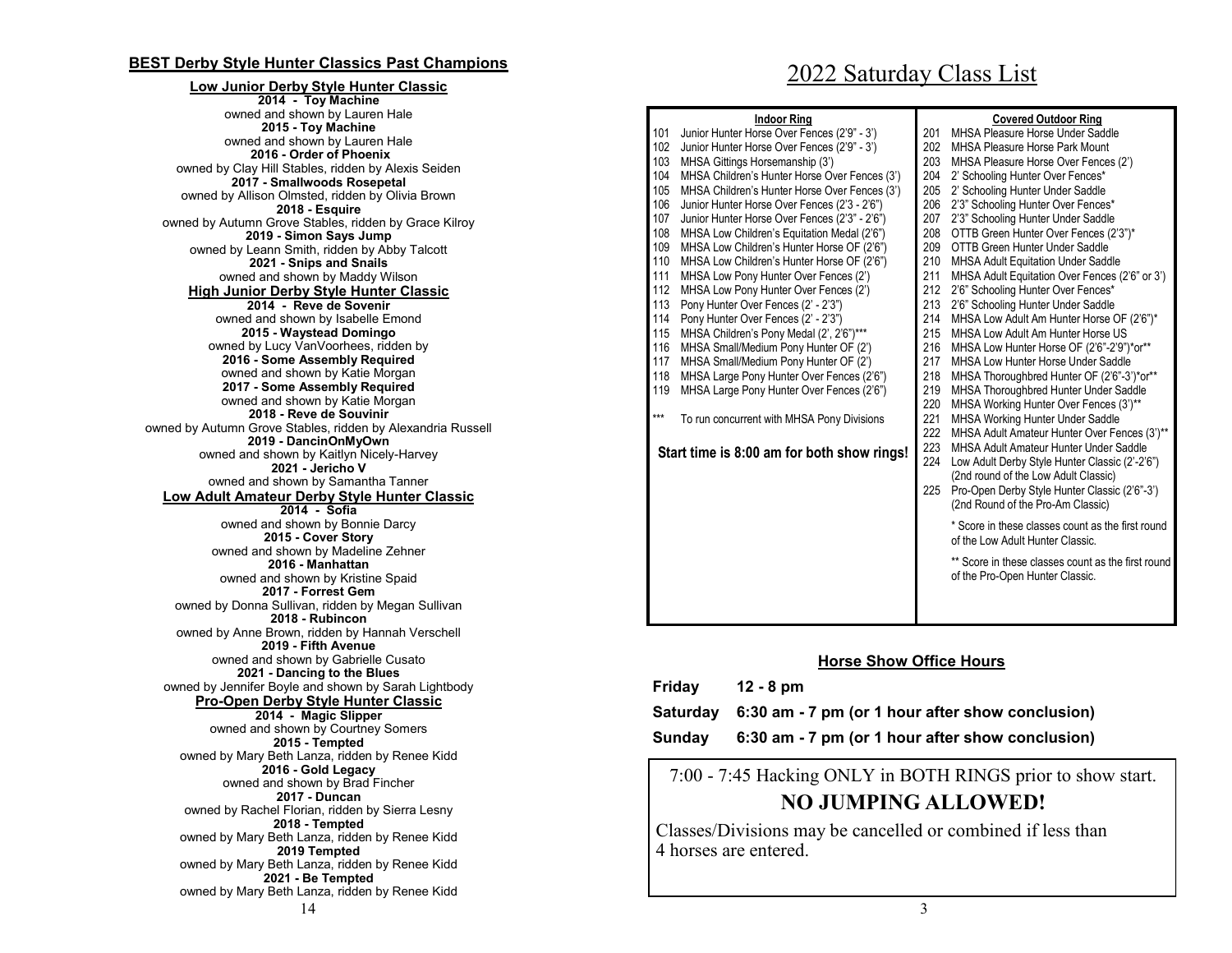# 2022 Sunday Class List

|     | <b>Indoor Ring</b>                              |     | <b>Covered Outdoor Ring</b>                        | Th              |
|-----|-------------------------------------------------|-----|----------------------------------------------------|-----------------|
| 151 | 2' Schooling Hunter Over Fences                 | 251 | Junior Hunter Horse OF (2'9" - 3')**               | div             |
| 152 | 2' Schooling Hunter Over Fences                 | 252 | Junior Hunter Horse US (2'9" - 3')                 | two             |
| 153 | 2'3" Schooling Hunter Over Fences               | 253 | MHSA Children's Hunter Horse OF (3')**             | sar             |
| 154 | 2'3" Schooling Hunter Over Fences               | 254 | MHSA Children's Hunter Horse Under Saddle          | cla             |
| 155 | OTTB Green Hunter Over Fences (2'3")            | 255 | Jr. Hunter Horse Over Fences (2'3" - 2'6")* or **  | rou             |
| 156 | OTTB Green Hunter Over Fences (2'3")            | 256 | Junior Hunter Horse Under Saddle (2'3" - 2'6")     | of t            |
| 157 | 2'6" Schooling Hunter Over Fences               | 257 | MHSA Low Children's Hunter Horse OF (2'6")**       | ea<br>On        |
| 158 | 2'6" Schooling Hunter Over Fences               | 258 | MHSA Low Children's Hunter Horse US                | if a            |
| 159 | MHSA Low Adult Amateur Egitation Medal (2'6")   | 259 | <b>MHSA Junior Equitation Under Saddle</b>         | Cla             |
| 160 | MHSA Low Adult Am Hunter Over Fences (2'6")     | 260 | <b>MHSA Junior Equitation Over Fences</b>          |                 |
| 161 | MHSA Low Adult Am Hunter Over Fences (2'6")     | 261 | <b>MHSA Pleasure Pony Under Saddle</b>             |                 |
| 162 | MHSA Low Hunter Horse Over Fences (2'6" - 2'9") | 262 | <b>MHSA Pleasure Pony Park Mount</b>               |                 |
| 163 | MHSA Low Hunter Horse Over Fences (2'6" - 2'9") | 263 | MHSA Pleasure Pony Over Fences (2')                |                 |
| 164 | MHSA Thoroughbred Hunter Over Fences (2'6"-3')  | 264 | MHSA Low Pony Hunter Over Fences (2')*             |                 |
| 165 | MHSA Thoroughbred Hunter Over Fences (2'6"-3')  | 265 | MHSA Low Pony Hunter Under Saddle                  |                 |
| 166 | MHSA Working Hunter Over Fences (3')            | 266 | Pony Hunter Over Fences (2' - 2'3")*               | Op              |
| 167 | MHSA Working Hunter Over Fences (3')            | 267 | Pony Hunter Under Saddle                           | foll            |
| 168 | <b>MHSA Adult Equitation Medal</b>              | 268 | MHSA Small/Medium Pony Hunter OF (2')*             | Hu              |
| 169 | MHSA Adult Amateur Hunter Over Fences (3')      | 269 | MHSA Small/Medium Pony Hunter US                   | (CI)            |
| 170 | MHSA Adult Amateur Hunter Over Fences (3')      | 270 | MHSA Large Pony Hunter Over Fences (2'6")*         | Hu              |
|     |                                                 | 271 | MHSA Large Pony Hunter Under Saddle                | will            |
|     | Start time is 8:00 am for both show rings!      | 272 | Low Junior Derby Style Hunter Classic (2'-2'6")    | set             |
|     |                                                 |     | (2nd Round of the Low Jr. Classic)                 | 27 <sup>2</sup> |
|     |                                                 | 273 | High Jr. Derby Style Hunter Classic (2'6" - 3')    |                 |
|     |                                                 |     | (2nd Round of the High Jr. Classic)                |                 |
|     |                                                 |     | * Score in these classes count as the first round  |                 |
|     |                                                 |     | of the Low Junior Hunter Classic.                  |                 |
|     |                                                 |     |                                                    | Op<br>foll      |
|     |                                                 |     | ** Score in these classes count as the first round | Ch              |
|     |                                                 |     | of the High Junior Hunter Classic.                 | (CI)            |
|     |                                                 |     |                                                    | $\sim$          |

## **Entry Rules**

*Entry/Cross Entry* - Exhibitors are responsible for knowing the Rules and Regulations governing the horse show, and for their own errors and omissions. In the case of a violation of a cross entry restriction, the exhibitor will forfeit the entry fee and the class placing. Unless a specific rule is declared or changed for the BEST Indoor Summer Classic, the Maryland Horse Show Association (MHSA) Rules will prevail. Copies of the MHSA Rule Book and BEST Horse Show specific rules will be available in the Horse Show Office.

## **Entry Procedure**

- Each horse/rider combination must complete an entry form in order to be assigned an entry number.
- Entries must be received by the pre-entry deadline of June 24th. Entries may be submitted online through www.horseshowing.com, or may be scanned and emailed to besthorseshows@gmail.com.
- Back Numbers **will not** be issued or valid without a **signed open check or credit card number** (or cash covering fees) filed with the Show Secretary, and all required signatures on the entry form.
- Exhibitors are encouraged to settle their horse show account in person. The Show Office will have posted hours, and remain open one hour after the conclusion of the show. Management will automatically close any exhibitor's account left open at the conclusion of the show, and any questions concerning billing or refunds will not be considered.

## **BEST \$1,000 Derby Style Hunter Classics**

**These Classics are not MHSA rated.** Each entry must compete in at least one entire Hunter rision to enter a Classic. Riders may enter as many mounts as desired, but may only ride o for any one of the Classics. The rider for the second round of the classic must be the me rider as the first round. Horses must jump the same height in the second round of the assic as they jumped in the first round. If a horse or pony is entered in more than one "first und" division for any of the Classics, then one division must be declared as the "first round" the Classic at the time of show registration. Only the top 20 first round scores will qualify for ch Classic. Individual Classics may be cancelled if less than eight horses are entered. nce entered, Classics may not be cancelled once the first-round trip has been ridden, even an entry doesn't qualify for the second round. Once a horse/rider combo has won one of the assics three times, they may no longer compete in that Classic.

Prize money for each of the Classics will be awarded as follows:

1st - \$450, 2nd - \$225, 3rd - \$125, 4th - \$75, 5th - \$50, 6th - \$25, 7th - \$25, 8th - \$25

## **\$1,000 Low Junior Derby Style Hunter Classic**

## *Entry Fee: \$40.*

en to horses or ponies shown by a Junior rider. The Sunday over fence class in the lowing divisions: Pony Hunter, MHSA Low Pony Hunter, MHSA Small/Medium Pony Inter, MHSA Large Pony Hunter and the horses jumping 2'3" in the Junior Hunter Horse lasses 266, 264, 268, 270 and 255) will count as the first round of the BEST Low Junior Inter Classic. The second round of the Classic will be the "Derby Style" round. Each Round count as 50% of the total Classic score. Fences set at 2', 2'3", and 2'6" with option fences up to 3" higher.

2 Sun Low Junior Derby Style Hunter Classic

## **\$1,000 High Junior Derby Style Hunter Classic**

## *Entry Fee: \$40.*

ben to horses or ponies shown by a Junior rider. The Sunday over fence class in the lowing divisions: horses jumping 2'6" in Junior Hunter Horse (2'3" - 2'6"), MHSA Low Children's Hunter Horse, Junior Hunter Horse (2'9" - 3'), and MHSA Children's Hunter Horse lasses 255, 257, 251 and 253) will count as the first round of the BEST High Junior Hunter Classic. The second round of the Classic will be the "Derby Style" round. Each Round will count as 50% of the total Classic score. Fences set at 2'6", 2'9" and 3' with option fences set at up to 3" higher.

273 Sun High Junior Derby Style Hunter Classic

## **\$1,000 Low Adult Amateur Derby Style Hunter Classic**

## *Entry Fee: \$40.*

Open to horses or ponies shown by adult amateur riders. The Saturday over fence class in the following divisions : 2' Schooling Hunter, 2'3" Schooling Hunter, OTTB Green Hunter, 2'6" Schooling Hunter, and MHSA Low Adult Amateur Hunter (Classes 204, 206, 208, 212 and 214) will count as the first round of the BEST Low Adult Hunter Classic. The second round of the Classic will be the "Derby Style" round. Each Round will count as 50% of the total Classic score. Fences set at 2', 2'3"and 2'6" with bonus option fences set at up to 3" higher.

224 Sat Low Adult Derby Style Hunter Classic

## **\$1,000 Pro-Open Derby Style Hunter Classic**

## *Entry Fee: \$40.*

Open to all riders on horses. The Saturday over fence class in the following divisions : MHSA Low Hunter Horse, MHSA Thoroughbred Hunter, MHSA Working Hunter and MHSA Adult Amateur Hunter (Classes 216, 218, 220 and 222) will count as the first round of the BEST Pro-Open Hunter Classic. The second round of the Classic will be the "Derby Style" round. Each Round will count as 50% of the total Classic score. Fences set at 2'6", 2'9", 3' and 3'3" with bonus option fences set at up to 3" higher.

225 Sat Pro-Open Derby Style Hunter Classic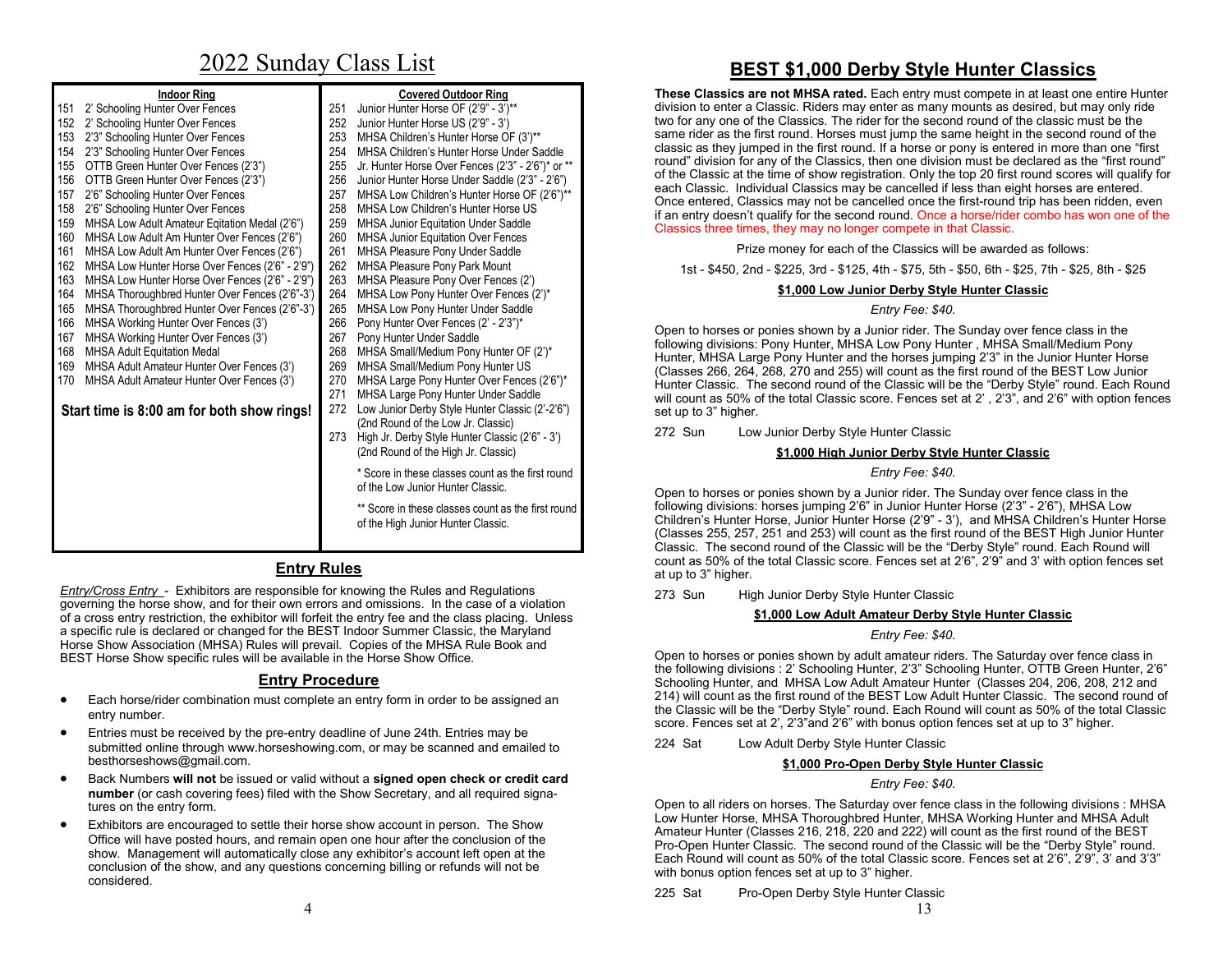## **Unrated Open Hunter Divisions**

#### **2' Schooling Hunter Division**

Open to all riders. Open to all horses and ponies. Entries in this division may not enter any other classes where fence heights exceed 2'3". Fences set at 2'. **Only scores for Adult Amateur riders qualify for the Low Adult Hunter Classic.**

204 Sat 2' Schooling Hunter Over Fences \*<br>205 Sat 2' Schooling Hunter Under Saddle

- 205 Sat 2' Schooling Hunter Under Saddle<br>151 Sun 2' Schooling Hunter Over Fences
- 151 Sun 2' Schooling Hunter Over Fences<br>152 Sun 2' Schooling Hunter Over Fences
- 2' Schooling Hunter Over Fences

#### **2'3" Schooling Hunter Division**

Open to all riders. Open to all horses and ponies. Entries in this division may not cross enter into any over fences classes with jumps exceeding 2'6". Fences set at 2'3". **Only scores for Adult Amateur riders qualify for the Low Adult Hunter Classic.**

206 Sat 2'3" Schooling Hunter Over Fences \*<br>207 Sat 2'3" Schooling Hunter Under Saddle

- 207 Sat 2'3" Schooling Hunter Under Saddle<br>153 Sun 2'3" Schooling Hunter Over Fences
- 153 Sun 2'3" Schooling Hunter Over Fences<br>154 Sun 2'3" Schooling Hunter Over Fences
- 2'3" Schooling Hunter Over Fences

#### **OTTB Green Hunter Division**

Open to all Thoroughbreds in their 1st or 2nd year of showing over fences. Open to all riders. Simple changes of lead will not be penalized. Fences at 2'3". **Only scores for Adult Amateur riders qualify for the Low Adult Hunter Classic.**

- 208 Sat OTTB Green Hunter Over Fences (2'3") \*<br>209 Sat OTTB Green Hunter Under Saddle (2'3")
- 209 Sat OTTB Green Hunter Under Saddle (2'3")<br>155 Sun OTTB Green Hunter Over Fences (2'3")
- 155 Sun OTTB Green Hunter Over Fences (2'3")<br>156 Sun OTTB Green Hunter Over Fences
	- OTTB Green Hunter Over Fences

#### **2'6" Schooling Hunter Division**

Open to all riders. Open to horses and ponies. Fences set at 2'6". **Only scores for Adult Amateur riders qualify for the Low Adult Hunter Classic.**

212 Sat 2'6" Schooling Hunter Over Fences \*<br>213 Sat 2'6" Schooling Hunter Under Saddle

213 Sat 2'6" Schooling Hunter Under Saddle<br>157 Sun 2'6" Schooling Hunter Over Fences

157 Sun 2'6" Schooling Hunter Over Fences<br>158 Sun 2'6" Schooling Hunter Over Fences

2'6" Schooling Hunter Over Fences

**\* Scores in these classes count as the first round of the Low Adult Hunter Classic. \*\* Scores in these classes count as the first round of the Pro-Open Hunter Classic.**

## **TOP BRANDS AT OVERSTOCK PRICES**



## **Adds/Scratches**

Adding or scratching classes or divisions may only be done in the Horse Show Office using the official form prior to the start of the class. Once a class begins, it may not be scratched. There is no charge for classes added or scratched. A horse scratched from the show prior to the start of the first class entered, will forfeit office fees for the show.

#### **Association Credentials**

Exhibitors are encouraged to send a copy of their membership cards (MHSA or USEF) with their entry forms.

## **Health Requirements**

1) To meet Maryland Dept. of Agriculture's Coggins test requirements, an exhibitor must provide, at each show or have on file with the Horse Show Office, a negative Coggin's test dated within one year of the competition dates for each horse. Any horse not in compliance will be asked to leave the show grounds. The Horse Show Office will not keep on file any Coggins that will expire prior to August 21st. **Please bring a copy of your current negative Coggins for the Horse Show Office to keep on file.**

2) In the best interest of horse safety and wellness, MHSA has implemented the USEF GR845 Equine Vaccination Rule for all MHSA Regional Program Horse Shows. All horses entering the show grounds must be accompanied by documentation of Equine Influenza Virus and Equine Herpes Virus (Rhinopneumonitis) vaccinations within six months prior to entering the show grounds. Horses not in compliance with this rule may be required to leave the competition grounds. The complete rules regarding documentation and procedures is posted on our website at *www.besthorseshows.com.* **Please bring a copy of your current vaccination records for the Horse Show Office to keep on file.**

### **Stabling & Grounds Fee**

Stalls, whether occupied by horse, feed or tack, will be available beginning Friday at 12:00 Noon and ending Sunday at the conclusion of the show. Stalls must be identified on the pre-entry form. If a stall is not purchased with pre-entry, they may be purchased on the day of the show beginning at 6:30 am in the Horse Show Office. BEST Season Stall Holders will receive a \$30 discount on stalls. All horses not stabled at PGEC will be assessed a Grounds Fee!

| Weekend Stall | \$80 |
|---------------|------|
| Grounds Fee   | \$20 |

## **Bedding and Hay**

BEST Horse Shows will deliver baled shavings, straw and hay when orders are submitted prior to the show. See details on the Hay/Bedding Pre-Order Form on our website. Hay and bedding can also be ordered through the show office during the show.

#### **Motor Homes/RV's**

Motor Home spaces are available on-site and include electric hook-up. Reservations must be made by indicating the number of hook-ups needed next to "RV Hook-up Fee" on the Entry Form. Spaces are available on a weekend basis from Friday at 12:00 Noon until Sunday at the conclusion of the show.

## **Motorized Vehicles / Golf Carts**

Golf Cart rentals are available each horse show weekend from United Metro Golf Carts. To make your reservation, call 1-800-772-6776. Reservations must be made prior to the horse show weekend so that carts can be delivered on Friday. Unlicensed drivers are not permitted to operate any motorized vehicles, ATV's, motorcycles, golf carts, etc., on the show grounds. Any exhibitor who fails to abide by this regulation may be barred from further participation in the horse show, and will not be entitled to any refund of entry or stabling fees paid, or due.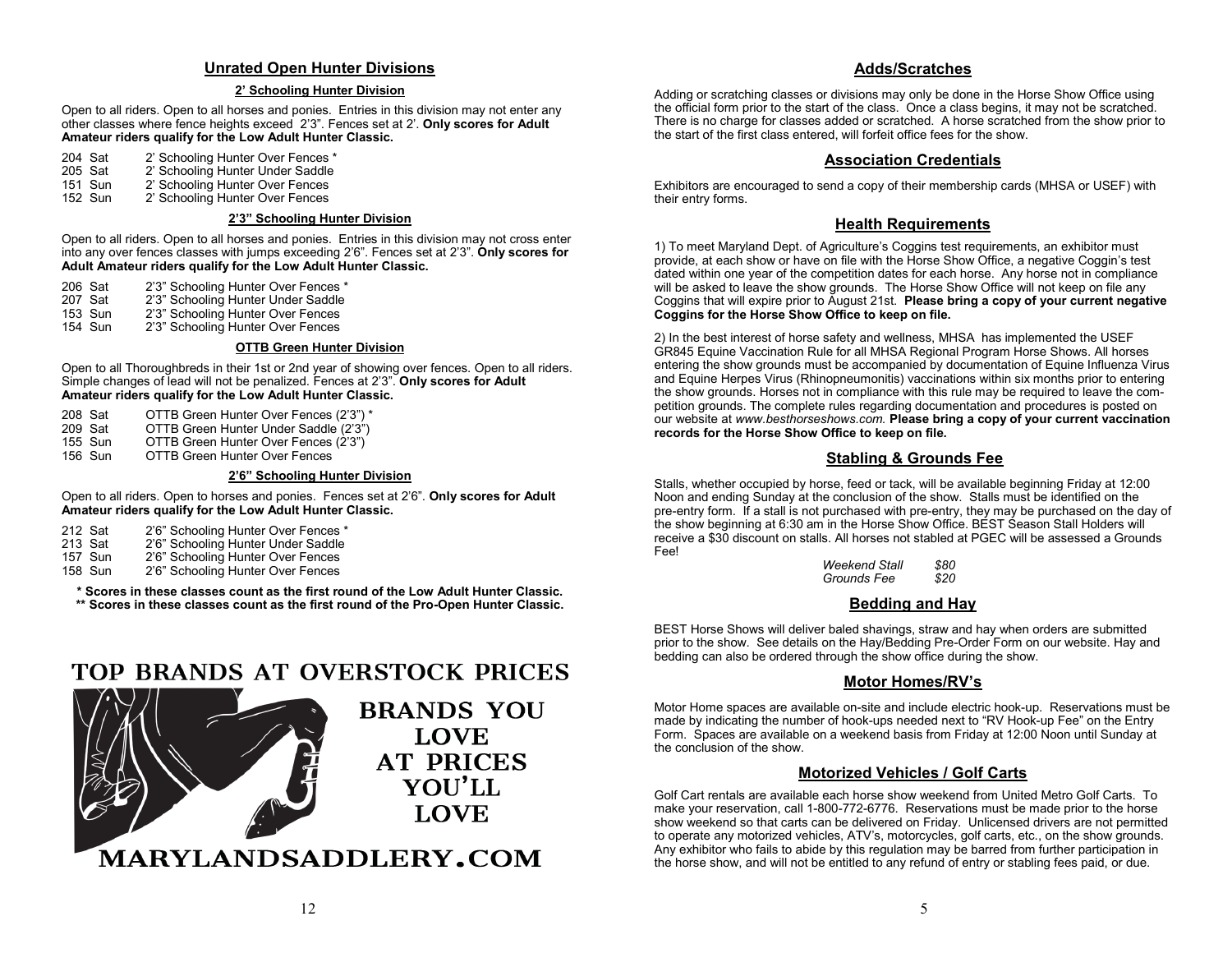## **Food & Alcoholic Beverages**

Food and beverages will be available on the show grounds. Please be advised that no alcoholic beverages in any form may be brought onto the show grounds.

## **Pets**

All dogs must be on a leash, no longer than 6 feet and attached to a human. **No dogs are permitted in the show rings during schooling.** Owners of free-running or unattended dogs will be fined \$50.

## **Veterinarian**

The Horse Show Veterinarian's phone number will be posted at the Horse Show Office.

### **Measurement Cards**

Owners of all ponies must possess a valid measurement card or a copy of a valid measurement form to be presented to the Show Secretary. Numbers will not be issued before this requirement has been met. Please notify the Horse Show Office if you need to have a pony measured. If you are planning to show in any MHSA rated Pony Divisions, your pony must be measured by the MHSA Steward and Judge, and entered to compete at the show.

### **Show Prizes**

Ribbons will be awarded to eight places for each non-medal class, plus Division Champion and Reserve Champion. Medals will be awarded to six places for all Medal classes. Points for calculating championships in all divisions will be awarded 10-6-4-3-2-1.5-1-.5.

## **Ties for Championships and Reserves**

In the Hunter Divisions, the Championship will be awarded to the animal with the highest number of points in the Over Fences Classes. If a tie still exists, then dual Championships will be awarded. In all other Divisions, BEST Horse Shows will designate one class as the tie-breaker class. Normally this will be the final class in a two or three class division.

## **Schooling Procedures**

#### *EMT must be present on Horse Show Grounds during all schooling!*

#### • **Friday Evening Schooling (Around 1:00 pm - Dark)**

- ► Covered Outdoor Ring will be open for schooling over fences.
- ► Indoor Arena Ticketed Schooling (Begins at 2:00)
- ► Schooling fences will be set in rings 2 and 3 for schooling over fences!
- ► Race Track available for lunging.
- **Saturday Morning Schooling (7:00 am - 7:45 am)**
	- ► All Rings open for hacking only. Absolutely no jumping allowed!
	- ► Both Schooling Rings will have jumps set for schooling over fences.

#### • **Saturday & Sunday Schooling (During the Show)**

► Schooling over fences is available in both schooling rings.

#### • **Saturday Evening Schooling at Discretion of Show Management**

► The Covered Outdoor Ring is open for schooling after the last class of the day is completed, and the courses have been reset for Sunday's show. Schooling is open to all riders. Length of schooling is at the discretion of show management.

► Indoor Ring - Ticketed Schooling will begin after the last class of the day is completed, and the ring has been reset for Sunday's show. Length of schooling is at the discretion of show management.

► Both Schooling Rings will be open for schooling.

#### • **Sunday Morning Schooling (6:45 am - 7:30 am)**

- ► All Rings are open for hacking only. Absolutely no jumping allowed!
- ► Both Schooling Rings will have jumps set for schooling over fences.

## **MHSA Equitation Divisions**

#### **MHSA Junior Equitation Division (Regional Rated)**

Open to horses and ponies ridden by junior exhibitor that have not reached their 18th birthday as of December 1 of the current competition year. To be scored 5-3-2-1 by MHSA. Junior Equitation may be split by age or by horse/pony. If split by age, it shall be split 13 & under and 14 -17. To be judged equally on hands, seat, and control of mount and suitability to count. The over fences class fence heights shall be 2', 2'6" and 3'. The flat class to be shown at a walk, trot, and canter at both ways of the ring. At the judge's discretion, other tests may be performed. May be combined with the Adult Equitation if there are less than 4 entries.

259 Sun Junior English Equitation Under Saddle 260 Sun Junior English Equitation Over Fences (2, 2'6", 3')

#### **MHSA Adult Equitation Division (Regional Rated)**

Adult Equitation. Open to horses and ponies ridden by amateur exhibitor who have reached their 18th birthday as of December 1 of the current competition year, and who are MHSA Senior Amateur Members. Members competing in classes restricted to amateurs must meet the requirements of USEF rule GR1306. Your signature as rider on the entry blank and annual membership form will verify that you understand and are in compliance with the rule. If split by age, it shall be split 18 - 35 and 36 and older. To be judged equally on hands, seat, control and suitability of mount. The fence heights for the over fences class shall be 2'6" and 3'. The flat class is to be shown both ways of the ring at a walk, trot and canter. Additional tests may be required. May be combined with Junior Equitation if there are fewer than 4 entries.

210 Sat Adult Equitation Under Saddle

211 Sat Adult Equitation Over Fences (2'6", 3')

## **Unrated Junior Hunter Divisions**

#### **Pony Hunter Division**

Open to ponies with riders 17 & under as of Dec. 1st of the previous year. Fences set at 2' or 2'3". Entries in this division may not cross enter into over fences classes with jumps exceeding  $2'6"$ 

- 113 Sat Pony Hunter Over Fences<br>114 Sat Pony Hunter Over Fences
- 114 Sat Pony Hunter Over Fences<br>266 Sun Pony Hunter Over Fences
- 266 Sun Pony Hunter Over Fences \*<br>267 Sun Pony Hunter Under Saddle
- Pony Hunter Under Saddle

#### **Junior Hunter Horse 2'3" - 2'6" Division**

Open to horses with riders 17 & under as of Dec. 1st of the previous year. Entries in this division may not cross enter into over fences classes with jumps exceeding 2'9". Fences set at 2'3" and 2'6". 2'3" horses qualify for the Low Junior Hunter Classic. 2'6" horses qualify for the High Junior Hunter Classic.

- 106 Sat Junior Hunter Horse 2'3" 2'6" Over Fences<br>107 Sat Junior Hunter Horse 2'3" 2'6" Over Fences
- 107 Sat Junior Hunter Horse 2'3" 2'6" Over Fences
- 255 Sun Junior Hunter Horse 2'3" 2'6" Over Fences \* or \*\*<br>256 Sun Junior Hunter Horse 2'3" 2'6" Under Saddle
- Junior Hunter Horse 2'3" 2'6" Under Saddle

#### **Junior Hunter Horse 2'9" - 3' Division**

Open to horses with riders 17 & under as of Dec. 1st of the previous year. Fences set at 2'9" and 3'.

| 101 Sat |  | Junior Hunter Horse 2'9" - 3' Over Fences |  |  |  |  |
|---------|--|-------------------------------------------|--|--|--|--|
|---------|--|-------------------------------------------|--|--|--|--|

- 102 Sat Junior Hunter Horse 2'9" 3' Over Fences
- 251 Sun Junior Hunter Horse 2'9" 3' Over Fences \*\*
- Junior Hunter Horse 2'9" 3' Under Saddle

**\* Score in these classes count as the first round of the Low Junior Hunter Classic. \*\* Scores in this class count as the first round of the High Junior Hunter Classic.**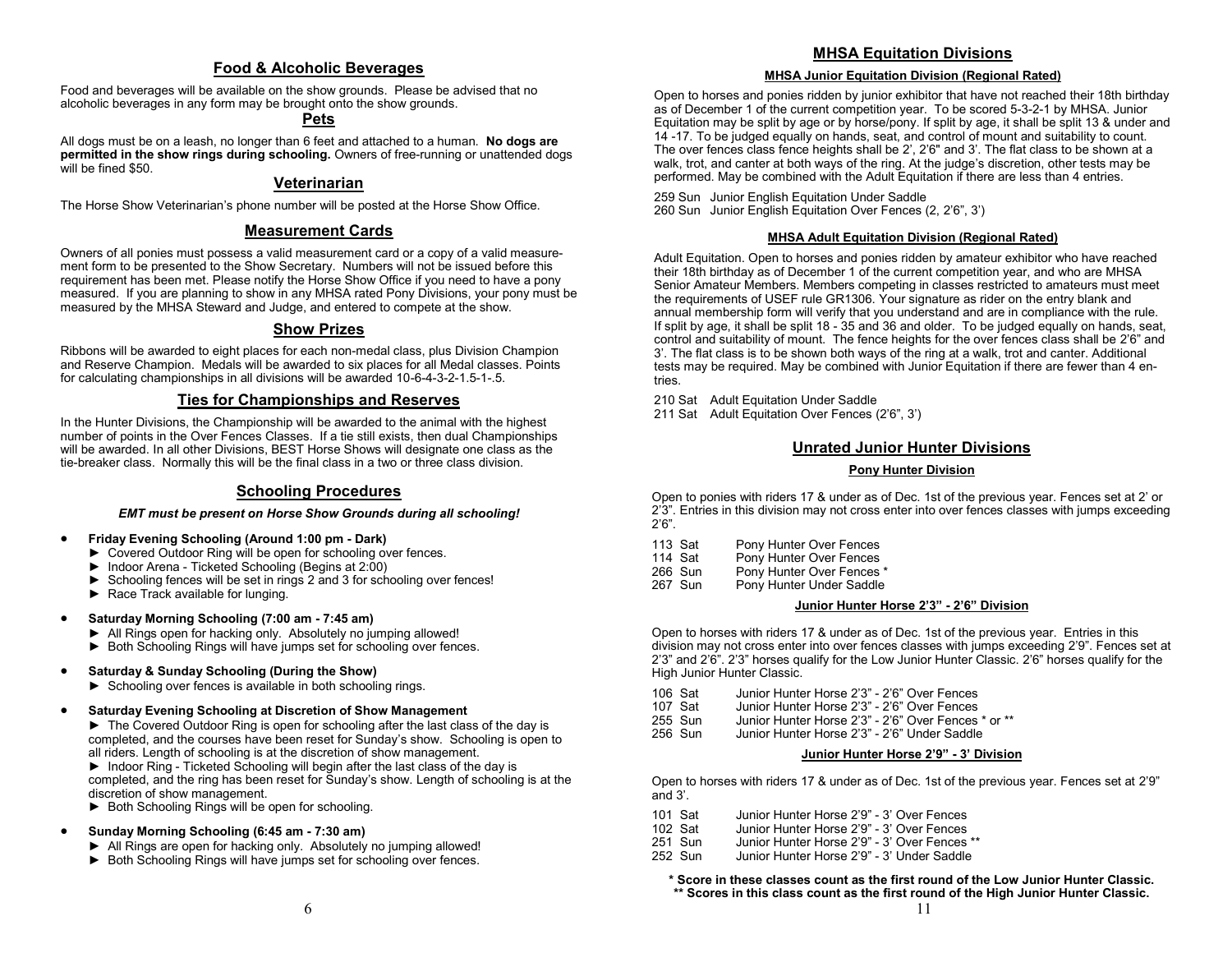## **MHSA Adult Amateur Hunter Divisions**

#### **MHSA Low Adult Amateur Hunter Division (Regional Rated)**

Open to horses only. To be shown by an adult amateur. A rider in the Low Adult Hunter Division is not eligible to cross enter in any other division where the fences exceed 2'6" at the same show except age group equitation or medal classes. Course shall consist of no less than eight fences. Fence heights shall be 2'6", spreads not to exceed height of fences. To be judged on performance and soundness, with suitability to count.

- 214 Sat MHSA Low Adult Amateur Hunter Horse Over Fences \*<br>215 Sat MHSA Low Adult Amateur Hunter Horse Under Saddle
- 215 Sat MHSA Low Adult Amateur Hunter Horse Under Saddle<br>160 Sun MHSA Low Adult Amateur Hunter Horse Over Fences
- 160 Sun MHSA Low Adult Amateur Hunter Horse Over Fences<br>161 Sun MHSA Low Adult Amateur Hunter Horse Over Fences
- MHSA Low Adult Amateur Hunter Horse Over Fences

#### **MHSA Adult Amateur Hunter Division (Regional Rated)**

Open to horses only. Open to riders 18 and older as of Dec 1of the current competition year, meeting amateur status regulations. To be judged on performance and soundness, with suitability to count. Fence heights shall be 3', spreads not to exceed height of fences.

- 222 Sat MHSA Adult Amateur Hunter Over Fences \*\*
- 223 Sat MHSA Adult Amateur Hunter Under Saddle<br>169 Sun MHSA Adult Amateur Hunter Over Fences
- 169 Sun MHSA Adult Amateur Hunter Over Fences<br>170 Sun MHSA Adult Amateur Hunter Over Fences
- **MHSA Adult Amateur Hunter Over Fences**

### **MHSA Open Hunter Divisions**

#### **MHSA Low Hunter Division (Regional Rated)**

Open to all riders on horses only. Course shall consist of no less than eight fences. Fence heights shall be 2'6" or 2'9", spreads not to exceed height of fences. To be judged on performance and soundness.

- 216 Sat MHSA Low Hunter Horse Over Fences \*\*<br>217 Sat MHSA Low Hunter Horse Under Saddle
- MHSA Low Hunter Horse Under Saddle
- 162 Sun MHSA Low Hunter Horse Over Fences<br>163 Sun MHSA Low Hunter Horse Over Fences
- **MHSA Low Hunter Horse Over Fences**

#### **MHSA Thoroughbred Hunter Division (Regional Rated)**

Open to all riders on horses that are registered with, or eligible to be registered with The Jockey Club. Course shall consist of no less than eight fences. Fence heights shall be 2'6" or 3', spreads not to exceed height of fences. To be judged on performance and soundness.

- 218 Sat MHSA Thoroughbred Hunter Over Fences \*\*<br>219 Sat MHSA Thoroughbred Hunter Under Saddle
- 219 Sat MHSA Thoroughbred Hunter Under Saddle<br>164 Sun MHSA Thoroughbred Hunter Over Fences
- 164 Sun MHSA Thoroughbred Hunter Over Fences<br>165 Sun MHSA Thoroughbred Hunter Over Fences
- MHSA Thoroughbred Hunter Over Fences

#### **MHSA Working Hunter Division (Regional Rated)**

Open to all riders on horses only. Course shall consist of no less than eight fences. Fence heights shall be 3' or 3'3", spreads not to exceed height of fences. To be judged on performance and soundness.

- 220 Sat MHSA Working Hunter Horse Over Fences \*\*<br>221 Sat MHSA Working Hunter Horse Under Saddle
- 221 Sat MHSA Working Hunter Horse Under Saddle
- 166 Sun MHSA Working Hunter Horse Over Fences<br>167 Sun MHSA Working Hunter Horse Over Fences
- MHSA Working Hunter Horse Over Fences
- **\* Scores in these classes count as the first round of the Low Adult Hunter Classic. \*\* Scores in these classes count as the first round of the Pro-Open Hunter Classic.**

## **Ticketed Schooling Procedures**

Schooling Tickets need to be purchased from the show office prior to entering the line-up for schooling in the Indoor Arena. We will allow groups of up to 8 riders in the ring at one time, for up to 15 minutes per ticket. We will adjust the group sizes, and length of time for schooling, based on activity and demand. This is not intended to be used as an unlimited open schooling session. Entries showing in the Indoor Arena on Saturday, will be given priority during Friday evening ticketed schooling. Once Saturday classes in the Indoor Arena are complete, and the ring has been reset for Sunday, we will reopen Ticketed Schooling. Once again, priority will be given to entries showing in the Indoor Arena on Sunday.

**All riders must have back numbers on during ticketed schooling!**

## **Class Descriptions**

**Over Fences (Pleasure)** - To be judged on willingness and natural ability with the emphasis on manners over a course of fences or obstacles at designated heights. Extreme speed to be penalized.

**Under Saddle (Pleasure)** - To be shown both ways of the ring on a reasonably loose rein at designated gaits. To be judged on performance, manners, way of going, and suitability of horse/pony. Extreme speed will be penalized.

**Park Mount (Pleasure) -** To be shown at a walk, trot, extended trot or similar gait, and canter both ways of the ring. To be judged as to pleasurable handling and riding characteristics with emphasis on manners and gait. To back readily and stand quietly. May be asked to move on at the canter. No more than eight horses or ponies, if available, will be asked to extend the canter at one time. Riders may be asked to dismount.

**Over Fences (Hunters)** - To be shown over approximately eight hunter type fences at the required height (except where noted). Judged on even hunting pace, manners, and jumping style, together with faults and way of going over the course.

**Under Saddle (Hunters)** - To be shown at a walk, trot, and canter. Light contact with the horse's mouth is required. Martingales not permitted.

*Under Saddle (Equitation)* - Judged on ability, rider position (hands and seat), control of mount, and suitability of mount to rider. Judged both ways of the ring at designated gaits (walk, trot, canter). Riders may be asked to perform other movements at the discretion of the judge.

*Over Fences (Equitation)* - To be judged on position of the rider, hands, seat, guidance, and control of the mount over a course of 8 hunter fences at designated heights.

## **Class Fees**

| All MHSA Rated and Unrated Hunter Classes     | \$30 |
|-----------------------------------------------|------|
| All MHSA Equitation and Pleasure Classes      | \$30 |
| All MHSA Medal Classes                        | \$35 |
| All Derby Style Hunter Classic Classes        | \$40 |
| Ticketed Schooling in the Indoor (per ticket) | \$25 |